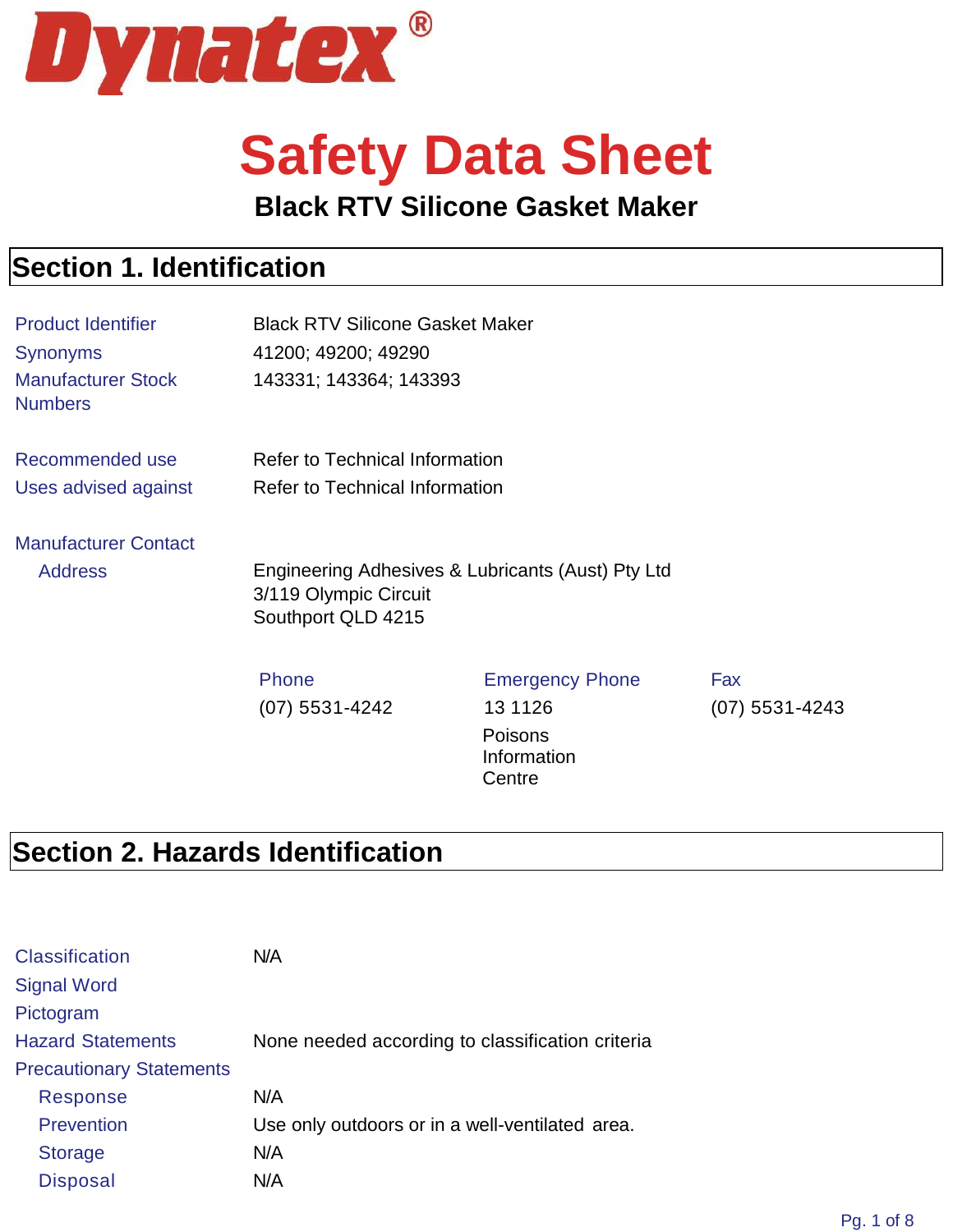| Ingredients of unknown<br>toxicity                                                                 | 0%                                                                             |
|----------------------------------------------------------------------------------------------------|--------------------------------------------------------------------------------|
| <b>Hazards not Otherwise</b><br><b>Classified</b><br><b>Hazard classification</b><br>Other hazards | This material is not hazardous under the criteria of SWA.<br>No data available |

### **Section 3. Ingredients**

| <b>CAS</b> | <b>Ingredient Name</b>                             | <b>Weight %</b> |
|------------|----------------------------------------------------|-----------------|
| Mixture    | Contains no hazardous ingredients according to GHS | Unknown         |

**Occupational exposure limits, if available, are listed in Section 8.**

| <b>Section 4. First-Aid Measures</b>                                                                |                                                                                                                                                                                                                                                                                                             |
|-----------------------------------------------------------------------------------------------------|-------------------------------------------------------------------------------------------------------------------------------------------------------------------------------------------------------------------------------------------------------------------------------------------------------------|
| Description of first aid<br>measures                                                                | General advice:<br>If potential for exposure exists refer to Section 8 for specific personal protective<br>equipment.                                                                                                                                                                                       |
|                                                                                                     | Inhalation<br>Move person to fresh air; if effects occur, consult a physician.                                                                                                                                                                                                                              |
|                                                                                                     | Skin contact<br>Wash off with plenty of water.                                                                                                                                                                                                                                                              |
|                                                                                                     | Eye contact<br>Flush eyes thoroughly with water for several minutes. Remove contact lenses<br>after the initial 1-2 minutes and continue flushing for several additional minutes.<br>If effects occur, consult a physician, preferably an ophthalmologist.                                                  |
| Most important symptoms<br>and effects, both acute and<br>delayed                                   | Ingestion<br>No emergency medical treatment necessary.<br>Aside from the information found under Description of first aid measures (above)<br>and Indication of immediate medical attention and special treatment needed<br>(below), any additional important symptoms and effects are described in Section |
| Indication of any immediate Notes to physician<br>medical attention and<br>special treatment needed | 11: Toxicology Information.<br>No specific antidote. Treatment of exposure should be directed at the control of<br>symptoms and the clinical condition of the patient.                                                                                                                                      |

#### **Section 5. Fire Fighting Measures**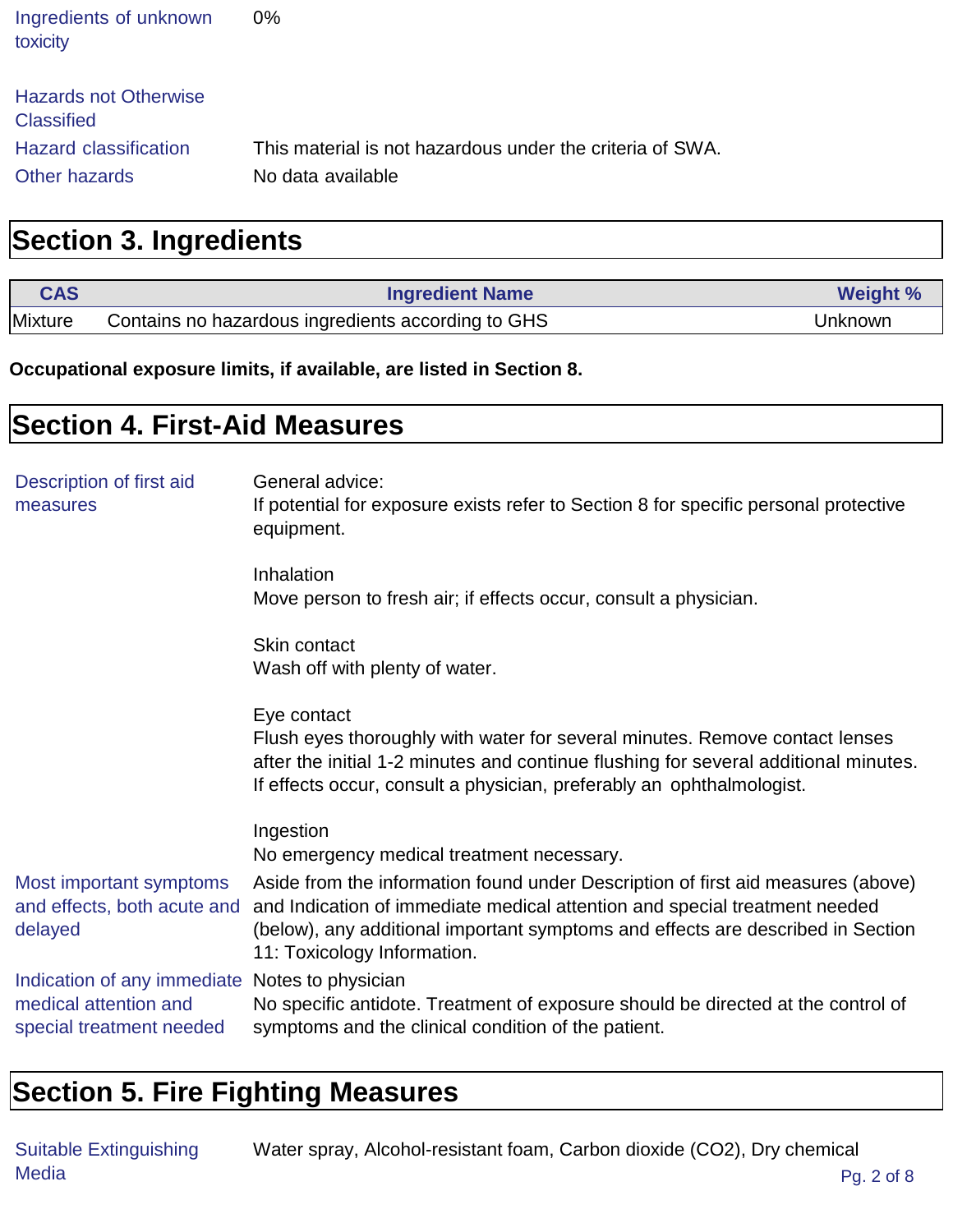| <b>Unsuitable Extinguishing</b><br><b>Media</b>             | None known                                                                                                                                                                                                                                                                         |
|-------------------------------------------------------------|------------------------------------------------------------------------------------------------------------------------------------------------------------------------------------------------------------------------------------------------------------------------------------|
| Special hazards arising<br>from the substance or<br>mixture | Hazardous combustion products<br>Carbon oxides Silicon oxides                                                                                                                                                                                                                      |
|                                                             | Unusual Fire and Explosion Hazards                                                                                                                                                                                                                                                 |
|                                                             | Exposure to combustion products may be a hazard to health.                                                                                                                                                                                                                         |
| Advice for firefighters                                     | <b>Fire Fighting Procedures</b><br>Use extinguishing measures that are appropriate to local circumstances and the<br>surrounding environment. Use water spray to cool unopened containers.<br>Remove undamaged containers from fire area if it is safe to do so. Evacuate<br>area. |
|                                                             | Special protective equipment for firefighters<br>Wear self-contained breathing apparatus for firefighting if necessary. Use<br>personal protective equipment.                                                                                                                      |

## **Section 6. Accidental Release Measures**

| Personal precautions,<br>protective equipment and<br>emergency procedures | Follow safe handling advice and personal protective equipment<br>recommendations.                                                                                                                                                                                                                                                                                                                                                                                                                                                                                                    |
|---------------------------------------------------------------------------|--------------------------------------------------------------------------------------------------------------------------------------------------------------------------------------------------------------------------------------------------------------------------------------------------------------------------------------------------------------------------------------------------------------------------------------------------------------------------------------------------------------------------------------------------------------------------------------|
| <b>Environmental precautions</b>                                          | Discharge into the environment must be avoided. Prevent further leakage or<br>spillage if safe to do so. Retain and dispose of contaminated wash water. Local<br>authorities should be advised if significant spillages cannot be contained.                                                                                                                                                                                                                                                                                                                                         |
| Methods and materials for<br>containment and cleaning<br><b>up</b>        | Wipe up or scrape up and contain for salvage or disposal. Local or national<br>regulations may apply to releases and disposal of this material, as well as<br>those materials and items employed in the cleanup of releases. You will need to<br>determine which regulations are applicable. For large spills, provide dyking or<br>other appropriate containment to keep material from spreading. If dyked material<br>can be pumped, Sections 13 and 15 of this SDS provide information regarding<br>certain local or national requirements.<br>See sections: 7, 8, 11, 12 and 13. |

## **Section 7. Handling and Storage**

| <b>Precautions for safe</b><br>handling | Take care to prevent spills, waste and minimize release to the environment.<br>Handle in accordance with good industrial hygiene and safety practice.<br>Use only with adequate ventilation. See engineering measures under<br>EXPOSURE CONTROLS/PERSONAL PROTECTION section. |            |
|-----------------------------------------|-------------------------------------------------------------------------------------------------------------------------------------------------------------------------------------------------------------------------------------------------------------------------------|------------|
| Conditions for safe storage             | Keep in properly labeled containers. Store in accordance with the particular<br>national regulations.                                                                                                                                                                         |            |
|                                         | Do not store with the following product types:<br>Strong oxidizing agents.                                                                                                                                                                                                    |            |
|                                         | Unsuitable materials for containers:<br>None known.                                                                                                                                                                                                                           | Pg. 3 of 8 |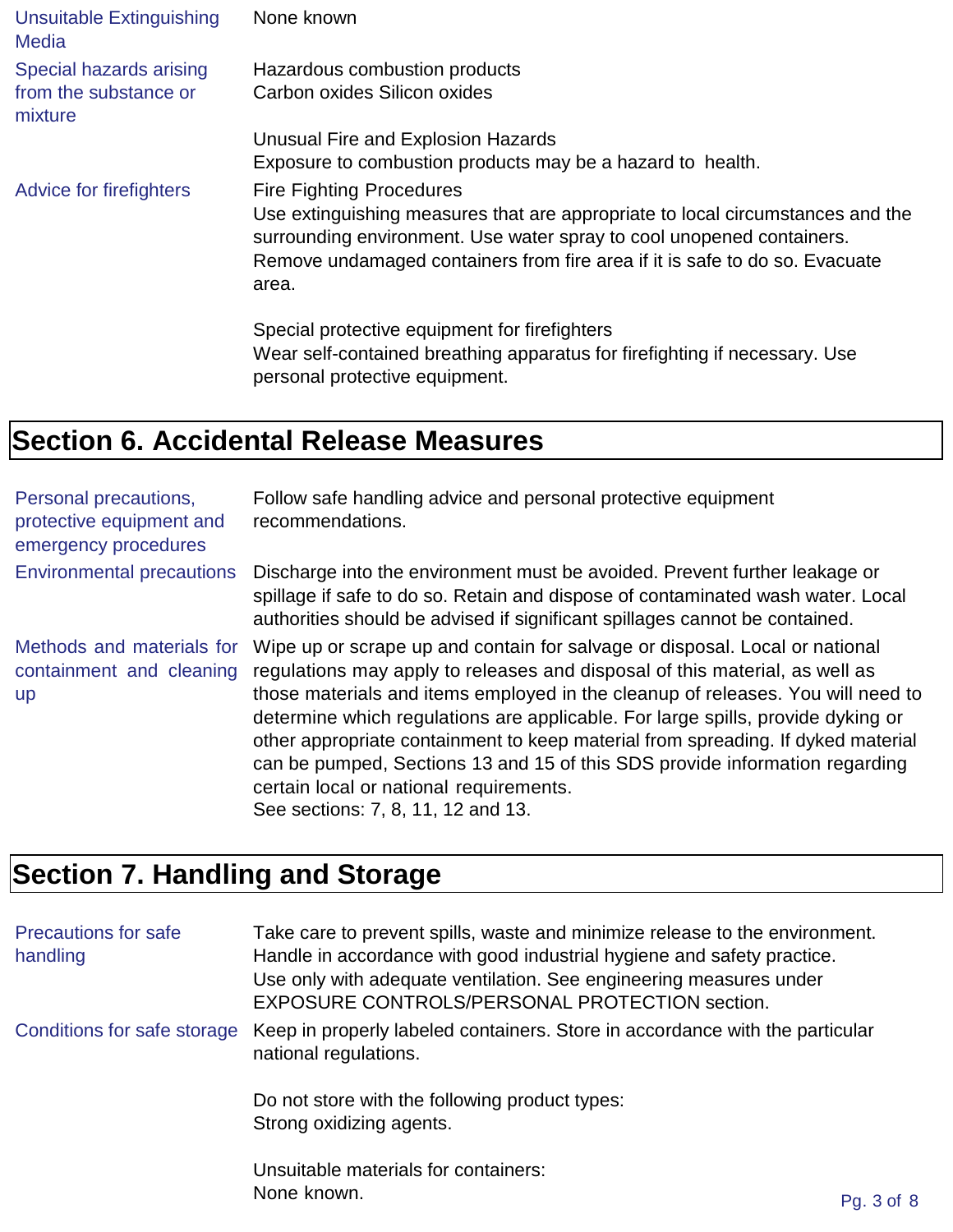## **Section 8. Exposure Controls/Personal Protection**

| <b>Occupational Exposure</b><br>Limits         | <b>Ingredient Name</b>                                                                                                                                                                                                                                                                                                                                                                                                                                                                                                                                                                                                                                                                                                | <b>ACGIH</b><br><b>TLV</b> | <b>OSHA</b><br><b>PEL</b> | <b>STEL</b> |
|------------------------------------------------|-----------------------------------------------------------------------------------------------------------------------------------------------------------------------------------------------------------------------------------------------------------------------------------------------------------------------------------------------------------------------------------------------------------------------------------------------------------------------------------------------------------------------------------------------------------------------------------------------------------------------------------------------------------------------------------------------------------------------|----------------------------|---------------------------|-------------|
|                                                | Contains no hazardous ingredients according to<br><b>GHS</b>                                                                                                                                                                                                                                                                                                                                                                                                                                                                                                                                                                                                                                                          | N/A                        | N/A                       | N/A         |
| <b>Personal Protective</b><br><b>Equipment</b> | Goggles                                                                                                                                                                                                                                                                                                                                                                                                                                                                                                                                                                                                                                                                                                               |                            |                           |             |
| <b>Control parameters</b>                      | If exposure limits exist, they are listed below. If no exposure limits are displayed,<br>then no values are applicable.                                                                                                                                                                                                                                                                                                                                                                                                                                                                                                                                                                                               |                            |                           |             |
|                                                | Although some of the components of this product may have exposure<br>guidelines, no exposure would be expected under normal handling conditions<br>due to the physical state of the material.                                                                                                                                                                                                                                                                                                                                                                                                                                                                                                                         |                            |                           |             |
| <b>Exposure controls</b>                       | <b>Engineering controls:</b><br>Use local exhaust ventilation, or other engineering controls to maintain airborne<br>levels below exposure limit requirements or guidelines. If there are no<br>applicable exposure limit requirements or guidelines, general ventilation should<br>be sufficient for most operations. Local exhaust ventilation may be necessary for<br>some operations.                                                                                                                                                                                                                                                                                                                             |                            |                           |             |
| Individual protection<br>measures              | Eye/face protection<br>Use safety glasses (with side shields).                                                                                                                                                                                                                                                                                                                                                                                                                                                                                                                                                                                                                                                        |                            |                           |             |
|                                                | Skin protection<br>Hand protection<br>Chemical protective gloves should not be needed when handling this material.<br>Consistent with general hygienic practice for any material, skin contact should<br>be minimized.                                                                                                                                                                                                                                                                                                                                                                                                                                                                                                |                            |                           |             |
|                                                | Other protection<br>No precautions other than clean body-covering clothing should be needed.                                                                                                                                                                                                                                                                                                                                                                                                                                                                                                                                                                                                                          |                            |                           |             |
|                                                | Respiratory protection<br>Respiratory protection should be worn when there is a potential to exceed the<br>exposure limit requirements or guidelines. If there are no applicable exposure<br>limit requirements or guidelines, wear respiratory protection when adverse<br>effects, such as respiratory irritation or discomfort have been experienced, or<br>where indicated by your risk assessment process. For most conditions, no<br>respiratory protection should be needed; however, if handling at elevated<br>temperatures without sufficient ventilation, use an approved air-purifying<br>respirator.<br>The following should be effective types of air-purifying respirators: Organic vapor<br>cartridge. |                            |                           |             |

## **Section 9. Physical and Chemical Properties**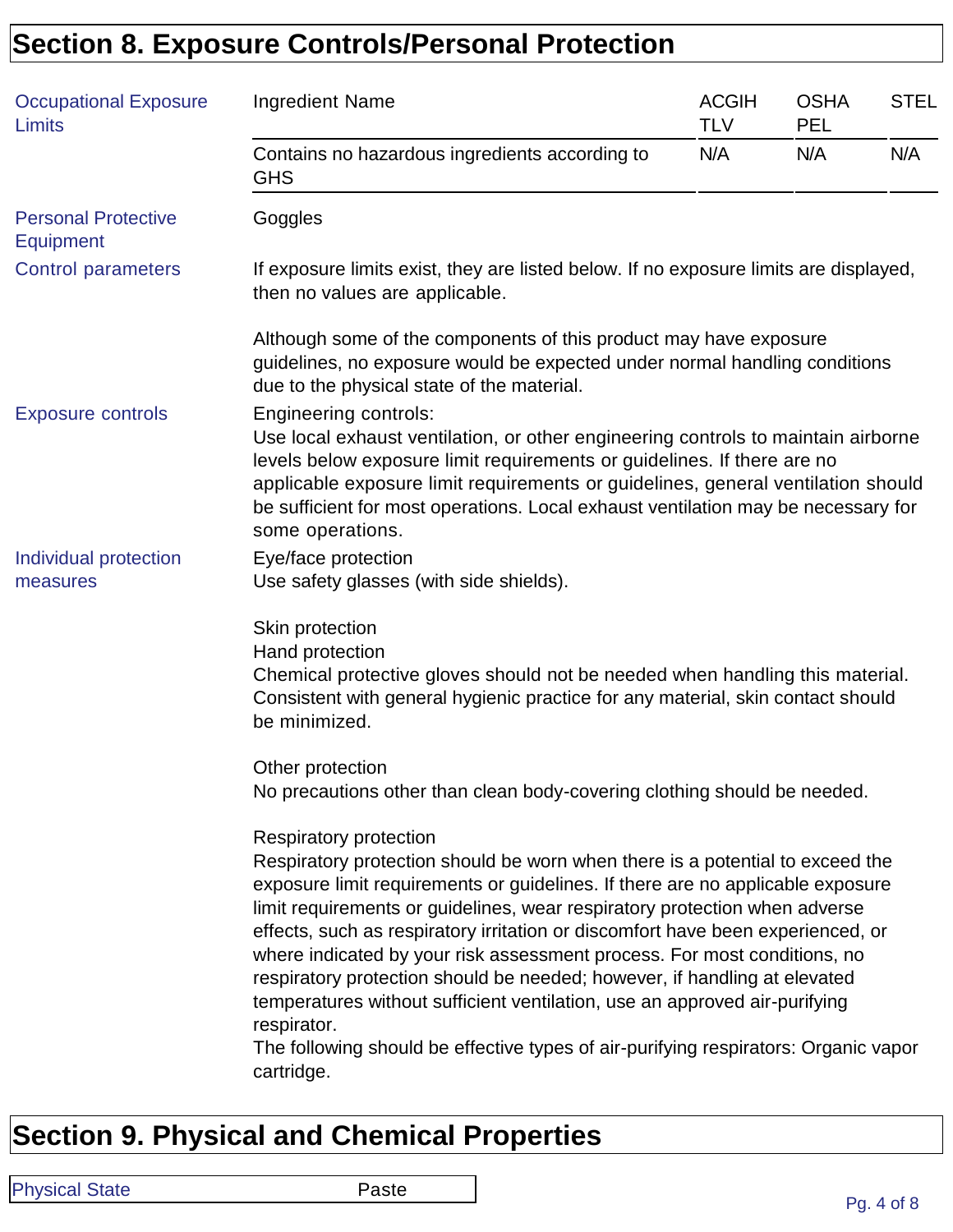| Color                                 | <b>Black</b>      |
|---------------------------------------|-------------------|
| Odor                                  | Acetic acid       |
| <b>Odor Threshold</b>                 | No data           |
|                                       | available         |
| <b>Solubility</b>                     | No data           |
|                                       | available         |
| Partition coefficient Water/n-octanol | No data           |
|                                       | available         |
| VOC%                                  | 23 g/L            |
| <b>Viscosity</b>                      | <b>Not</b>        |
|                                       | applicable        |
| <b>Specific Gravity</b>               | 1.007             |
| <b>Density lbs/Gal</b>                | N/A               |
| <b>Pounds per Cubic Foot</b>          | N/A               |
| <b>Flash Point</b>                    | >100C             |
| <b>FP Method</b>                      | <b>Closed Cup</b> |
| pH                                    | Not               |
|                                       | applicable        |
| <b>Melting Point</b>                  | No data           |
|                                       | available         |
| <b>Boiling Point</b>                  | Not               |
|                                       | applicable        |
| <b>Boiling Range</b>                  | N/A               |
| LEL                                   | N/A               |
| <b>UEL</b>                            | N/A               |
| <b>Evaporation Rate</b>               | Not               |
|                                       | applicable        |
| Flammability                          | Not               |
|                                       | classified as     |
|                                       | a                 |
|                                       | flammability      |
|                                       | hazard            |
| <b>Decomposition Temperature</b>      | No data           |
|                                       | available         |
| <b>Auto-ignition Temperature</b>      | No data           |
|                                       | available         |
| <b>Vapor Pressure</b>                 | <b>Not</b>        |
|                                       | applicable        |
| <b>Vapor Density</b>                  | No data           |
|                                       | available         |

Note The above information is not intended for use in preparing product specifications.

#### **Section 10. Stability and Reactivity**

Reactivity **Not classified as a reactivity hazard.** Pg. 5 of 8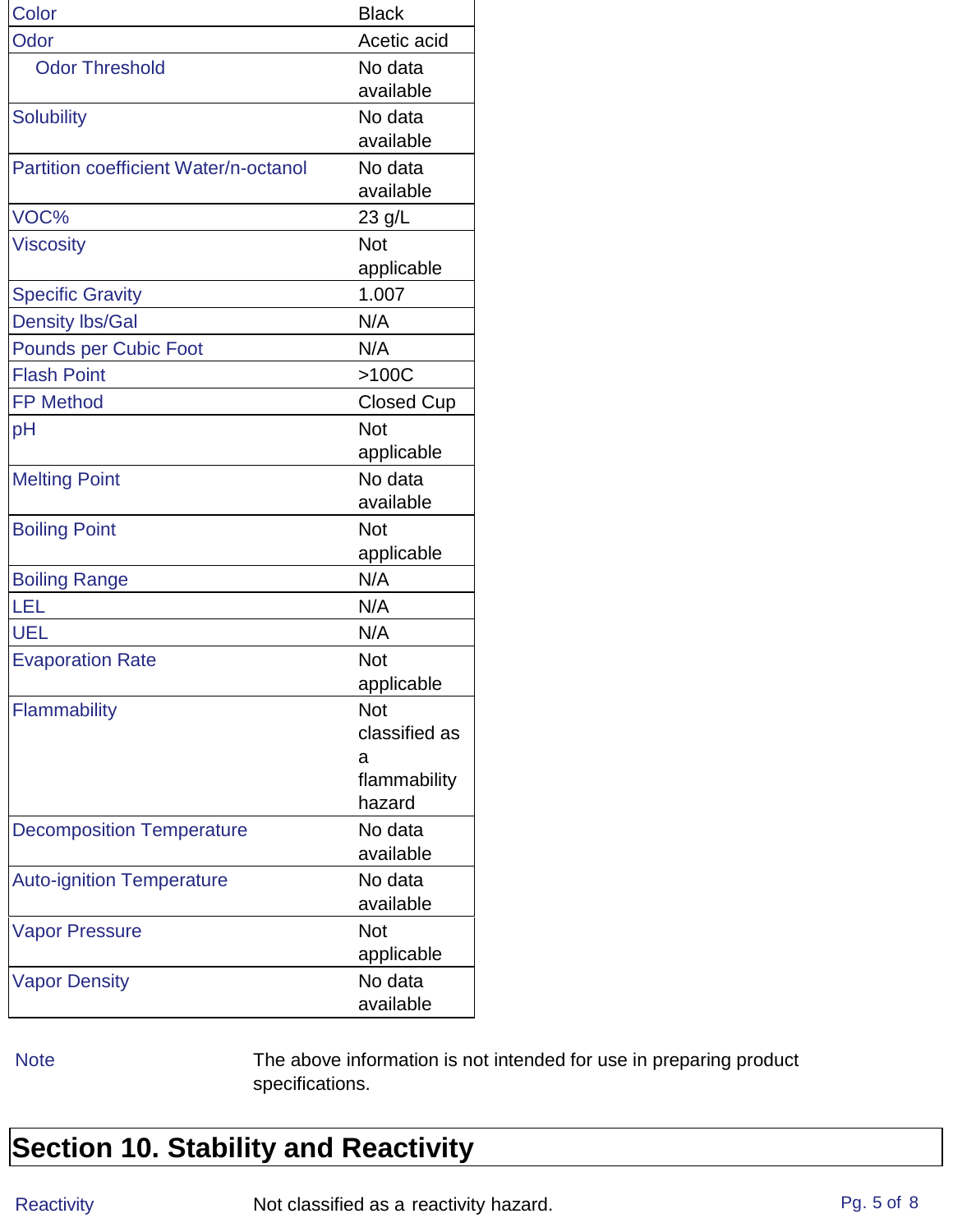| <b>Chemical stability</b>             | Stable under normal conditions.                                                                                                                                                                             |
|---------------------------------------|-------------------------------------------------------------------------------------------------------------------------------------------------------------------------------------------------------------|
| Possibility of hazardous<br>reactions | Can react with strong oxidizing agents. When heated to temperatures above 150<br>°C (300 °F) in the presence of air, trace quantities of formaldehyde may be<br>released. Adequate ventilation is required. |
| Conditions to avoid                   | None known                                                                                                                                                                                                  |
| Incompatible materials                | Oxidizing agents                                                                                                                                                                                            |
| Hazardous decomposition<br>products   | Formaldehyde                                                                                                                                                                                                |

## **Section 11. Toxicological Information**

|                              | Toxicological information appears in this section when such data is available.                                                   |
|------------------------------|----------------------------------------------------------------------------------------------------------------------------------|
| <b>Acute toxicity</b>        | Acute oral toxicity<br>Very low toxicity if swallowed. Harmful effects not anticipated from swallowing                           |
|                              | small amounts.                                                                                                                   |
|                              | As product: Single dose oral LD50 has not been determined.                                                                       |
|                              | Based on information for component(s): LD50, Rat, > 5,000 mg/kg Estimated.                                                       |
|                              | Acute dermal toxicity<br>Prolonged skin contact is unlikely to result in absorption of harmful amounts.                          |
|                              | As product: The dermal LD50 has not been determined.                                                                             |
|                              | Based on information for component(s): LD50, Rabbit, > 2,000 mg/kg Estimated.                                                    |
|                              | Acute inhalation toxicity                                                                                                        |
|                              | Brief exposure (minutes) is not likely to cause adverse effects. Vapor from heated<br>material may cause respiratory irritation. |
|                              | As product: The LC50 has not been determined.                                                                                    |
| Skin corrosion/irritation    | Prolonged exposure not likely to cause significant skin irritation.                                                              |
| Serious eye damage/eye       | May cause slight temporary eye irritation.                                                                                       |
| irritation                   | Corneal injury is unlikely.<br>May cause mild eye discomfort.                                                                    |
| <b>Sensitization</b>         | For skin sensitization:                                                                                                          |
|                              | Contains component(s) which did not cause allergic skin sensitization in guinea<br>pigs.                                         |
|                              | For respiratory sensitization:<br>No relevant information found.                                                                 |
| <b>Specific Target Organ</b> | Single Exposure                                                                                                                  |
| <b>Systemic Toxicity</b>     | Evaluation of available data suggests that this material is not an STOT-SE<br>toxicant.                                          |
|                              | <b>Repeated Exposure</b>                                                                                                         |
|                              | For the major component(s): Based on available data, repeated exposures are                                                      |
|                              | Pg. 6 of 8<br>not anticipated to cause additional significant adverse effects.                                                   |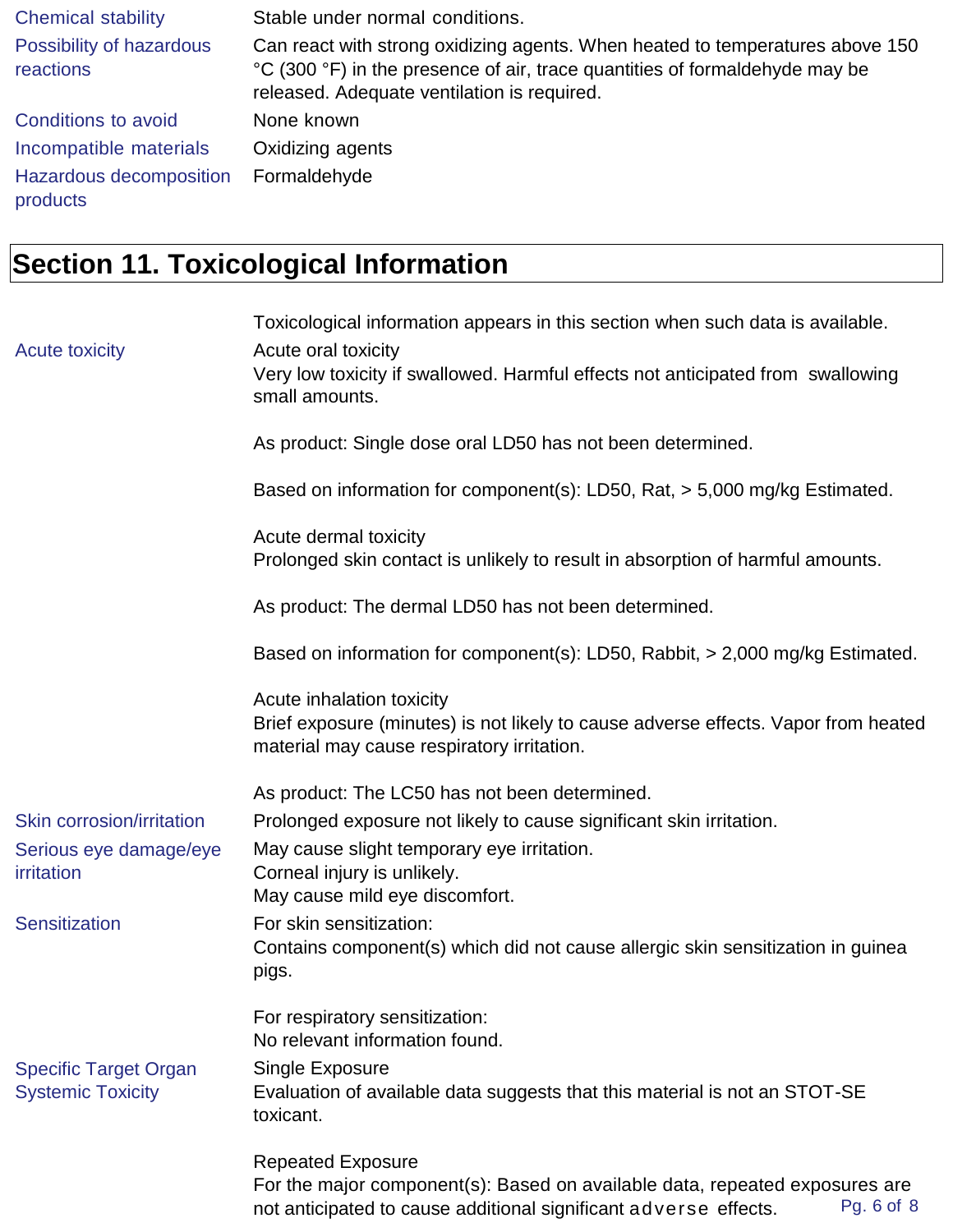|                          | Contains an additional component(s) that is/are encapsulated in the product<br>and are not expected to be released under normal processing conditions or<br>foreseeable emergency.                                                                                                   |
|--------------------------|--------------------------------------------------------------------------------------------------------------------------------------------------------------------------------------------------------------------------------------------------------------------------------------|
| Carcinogenicity          | For this family of materials: Did not cause cancer in long-term animal studies<br>which used routes of exposure considered relevant to industrial handling.<br>Positive results have been reported in other studies using routes of exposure<br>not relevant to industrial handling. |
| <b>Teratogenicity</b>    | Contains component(s) which did not cause birth defects or any other fetal<br>effects in lab animals.                                                                                                                                                                                |
| Reproductive toxicity    | Contains component(s) which did not interfere with reproduction in animal<br>studies.                                                                                                                                                                                                |
| <b>Mutagenicity</b>      | Contains a component(s) which were negative in in vitro genetic toxicity studies.<br>Contains component(s) which were negative in animal genetic toxicity studies.                                                                                                                   |
| <b>Aspiration Hazard</b> | Based on physical properties, not likely to be an aspiration hazard.                                                                                                                                                                                                                 |

### **Section 12. Ecological Information**

|                                              | Ecotoxicological information appears in this section when such data is available. |
|----------------------------------------------|-----------------------------------------------------------------------------------|
| <b>Toxicity</b>                              | No data available.                                                                |
| Persistence and<br>degradability             | No data available.                                                                |
| Bioaccumulative potential No data available. |                                                                                   |
| Mobility in soil                             | No data available.                                                                |

### **Section 13. Disposal**

| <b>Disposal methods</b>                                       | DO NOT DUMP INTO ANY SEWERS, ON THE GROUND, OR INTO ANY BODY OF<br>WATER. All disposal practices must be in compliance with all Federal,<br>State/Provincial and local laws and regulations. Regulations may vary in different<br>locations. Waste characterizations and compliance with applicable laws are the<br>responsibility solely of the waste generator. AS YOUR SUPPLIER, WE HAVE NO<br>CONTROL OVER THE MANAGEMENT PRACTICES OR MANUFACTURING<br>PROCESSES OF PARTIES HANDLING OR USING THIS MATERIAL. THE<br>INFORMATION PRESENTED HERE PERTAINS ONLY TO THE PRODUCT AS<br>SHIPPED IN ITS INTENDED CONDITION AS DESCRIBED IN MSDS SECTION:<br>Composition Information. FOR UNUSED & UNCONTAMINATED PRODUCT, the<br>preferred options include sending to a licensed, permitted: Recycler. Reclaimer.<br>Incinerator or other thermal destruction device. For additional information, refer<br>to: Handling & Storage Information, MSDS Section 7 Stability & Reactivity<br>Information, MSDS Section 10 Regulatory Information, MSDS Section 15 |
|---------------------------------------------------------------|------------------------------------------------------------------------------------------------------------------------------------------------------------------------------------------------------------------------------------------------------------------------------------------------------------------------------------------------------------------------------------------------------------------------------------------------------------------------------------------------------------------------------------------------------------------------------------------------------------------------------------------------------------------------------------------------------------------------------------------------------------------------------------------------------------------------------------------------------------------------------------------------------------------------------------------------------------------------------------------------------------------------------------------------------------|
| <b>Treatment and disposal</b><br>methods of used<br>packaging | Empty containers should be recycled or otherwise disposed of by an approved<br>waste management facility. Waste characterizations and compliance with<br>applicable laws are the responsibility solely of the waste generator. Do not<br>re-use containers for any purpose.                                                                                                                                                                                                                                                                                                                                                                                                                                                                                                                                                                                                                                                                                                                                                                                |

### **Section 14. Transport Information** Pg. 7 of 8